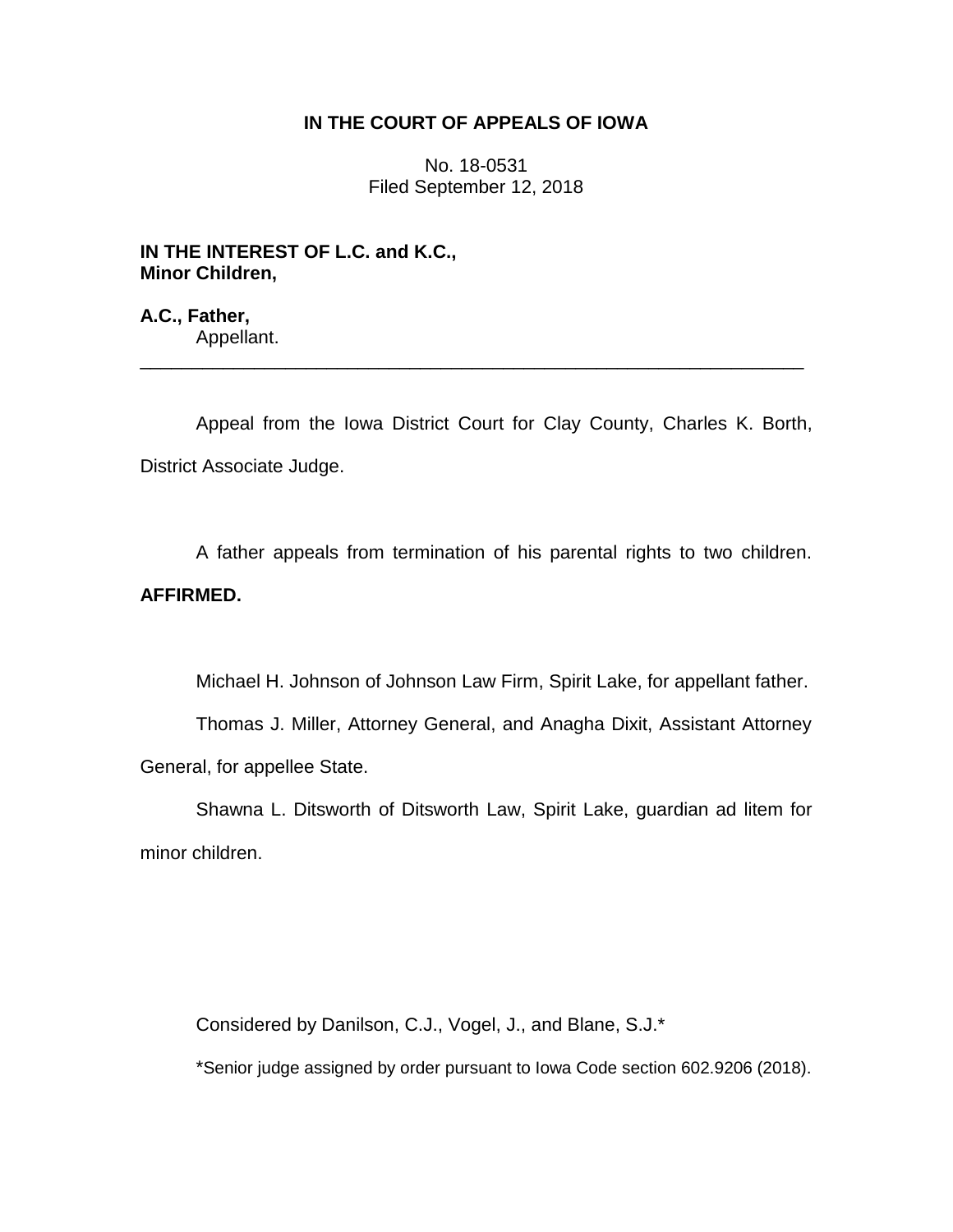### **BLANE, Senior Judge.**

A.C., father of L.C. and K.C., appeals the court's order terminating his parental rights to his two children. Upon our de novo review of the record, we affirm.

## **I. Standard of Review.**

This court reviews termination proceedings de novo. *See In re A.M.*, 843 N.W.2d 100, 110 (Iowa 2014). When a juvenile court relies on multiple statutory grounds to terminate a parent's rights, we are at liberty to affirm its ruling on any one of the supported grounds. *See In re A.B.*, 815 N.W.2d 764, 774 (Iowa 2012).

Clear and convincing evidence is needed to establish the grounds for termination. *In re J.E*., 723 N.W.2d 793, 798 (Iowa 2006). Where there is clear and convincing evidence, there is no serious or substantial doubt about the correctness of the conclusion drawn from the evidence. *In re D.D*., 653 N.W.2d 359, 361 (Iowa 2002). The paramount concern in termination proceedings is the best interests of the child. *In re L.L*., 459 N.W.2d 489, 493 (Iowa 1990).

[T]he proper analysis under [Iowa Code chapter] 232 is first for the court to determine if a ground for termination exists under section 232.116(1) [(2018)]. If a ground exists, the court may terminate a parent's parental rights. Iowa Code § 232.116(1). In considering whether to terminate, "the court shall give primary consideration to the child's safety, to the best placement for furthering the long-term nurturing and growth of the child, and to the physical, mental, and emotional condition and needs of the child." *Id.* § 232.116(2). Any findings in this regard should be contained in the judge's decision. Finally, before terminating a parent's parental rights, the court must consider if any of the exceptions contained in section 232.116(3) allow the court not to terminate. *Id*. § 232.116(3).

*In re P.L.*, 778 N.W.2d 33, 39 (Iowa 2010).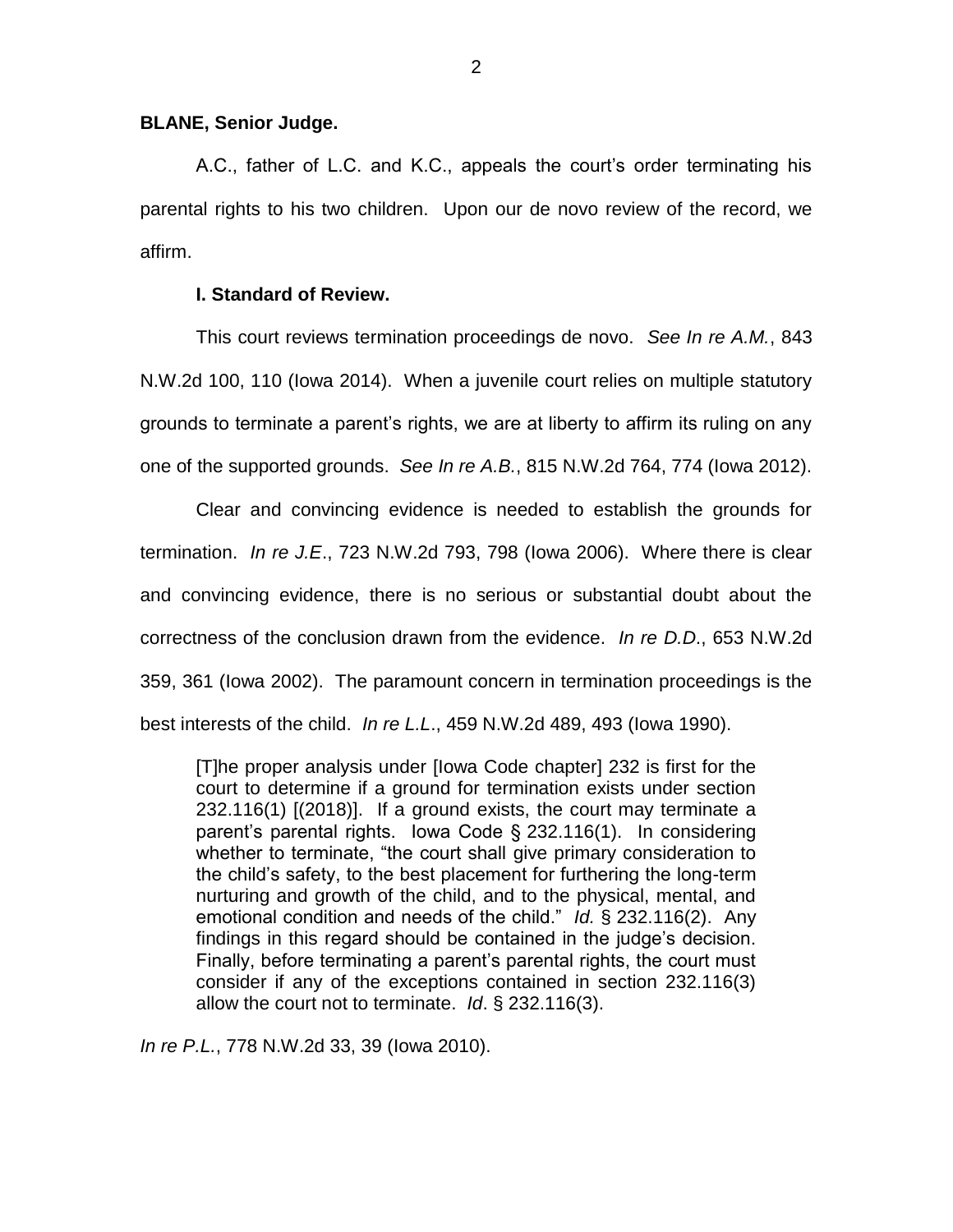#### **II. Facts and Procedural Background.**

On January 12, 2017, a child protective assessment was initiated by the Iowa Department of Human Services (DHS) based on an allegation that the father, A.C., and mother, H.B., got into a physical fight—A.C. kicked H.B. in the stomach in the presence of L.C., who was six months old at the time. It was also determined that A.C. and H.B. were using marijuana while caring for L.C. L.C. was removed and placed in the custody of his paternal grandmother. Following an uncontested hearing on March 17, L.C. was adjudicated as a child in need of assistance (CINA), under Iowa Code section 232.2(6)(b), (c)(2), and (n) (2017). The court ordered L.C.'s custody to remain with his paternal grandmother. A CINA dispositional hearing was held on April 7, and the court again ordered L.C. remain in the custody of his paternal grandmother subject to protective supervision by DHS.

H.B. gave birth to K.C. in June 2017. Upon the State's application for ex parte emergency removal filed June 12, the court placed K.C. in the custody of DHS for placement in family foster care, which took place directly from the hospital.<sup>1</sup> The court was later advised that K.C.'s meconium test at birth was positive for marijuana. Following an emergency removal hearing held on June 16, the court ordered K.C. remain in the custody of DHS and continued placement in family foster care. Following an adjudicatory hearing on July 7, K.C. was adjudicated as a CINA under section  $232.2(6)(c)(2)$ , (g), and (n). On August 18, the court held a CINA review hearing in L.C.'s case and simultaneous CINA dispositional hearing in K.C.'s case and again ordered that custody of these

 $\overline{a}$ 

<sup>1</sup> Because it was unknown at the time whether A.C. was the father of K.C., the paternal grandmother, who had custody of L.C., did not want to also provide care for K.C.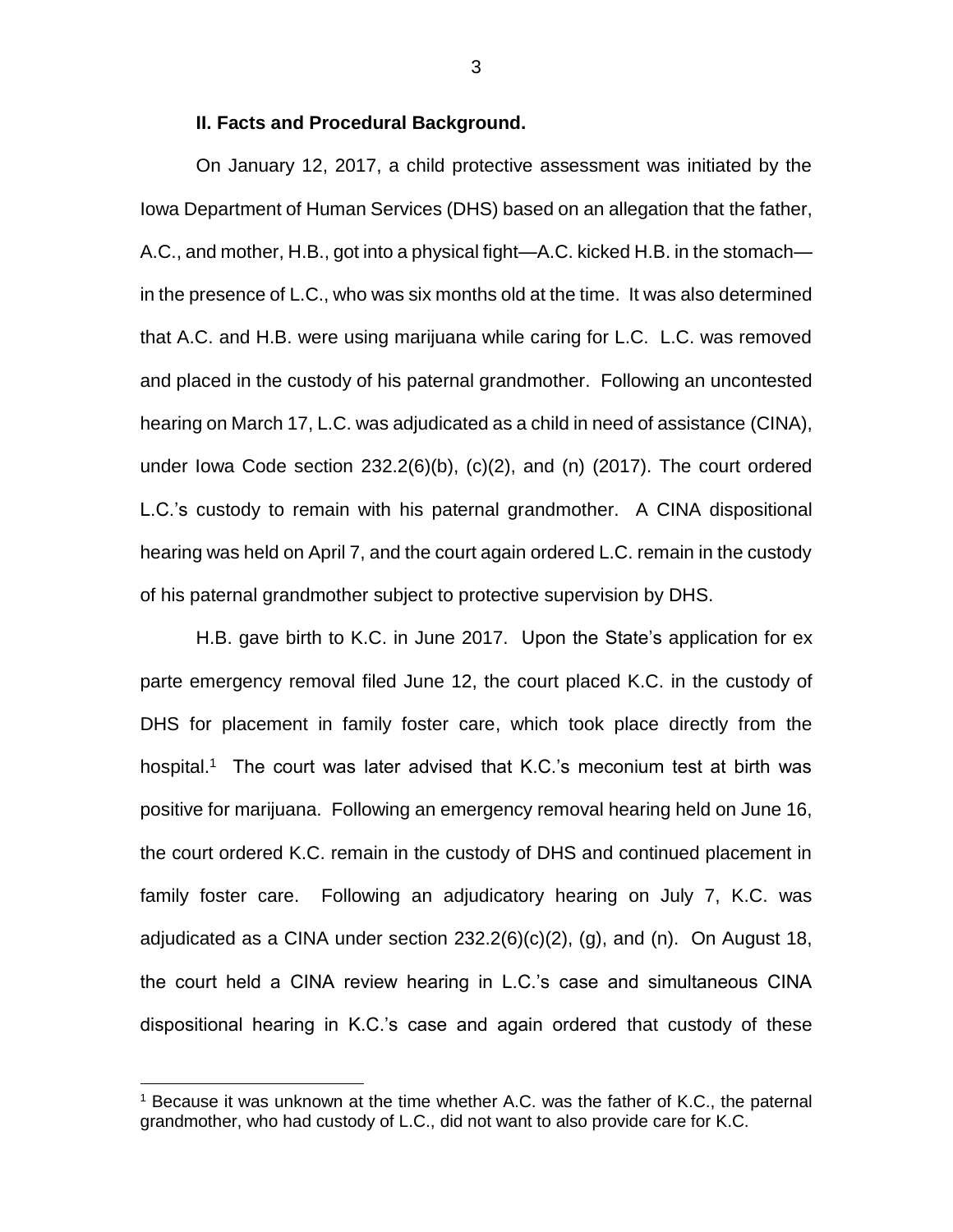children remain as previously set. Timely CINA review hearings were held with the children remaining in placement.

On January 3, 2018, the State filed its petition to terminate parental rights of A.C. and H.B. to L.C. and K.C. The petition as to A.C. alleged termination was appropriate under Iowa Code section 232.116(1)(h) and *(l*) (2018). Both A.C. and H.B were properly served with the petition. After a continuance, the termination hearing was held on February 27. H.B. failed to attend the termination hearing, but she was represented by counsel. $2$  A.C. attended the termination hearing and was represented by counsel.

At the time of the termination hearing, A.C. was 24 years old and H.B. was 21 years old. They were never married and broke off their relationship in September 2017. Both parents had a long and extensive history of drug use, including marijuana and methamphetamine. A.C. admitted he began using marijuana at twelve or thirteen years of age and methamphetamine at eighteen. Because of his drug use, A.C. has generated a criminal history. In 2011, he was on probation for burglary, prompted by his drug use, and marijuana possession offenses. His probation was revoked due to additional drug possession; he served time in prison and was later released on parole. In 2016, he was again convicted of possession of marijuana, with a sentence enhancement due to his prior controlled-substance conviction. He was granted a suspended sentence and is currently on probation. A condition of probation included drug treatment. Even though he was on probation, he admittedly used methamphetamine on almost a

 $\overline{a}$ 

4

 $2$  At the time of the termination hearing, the whereabouts of H.B. were unknown and she had not recently been in communication with her attorney.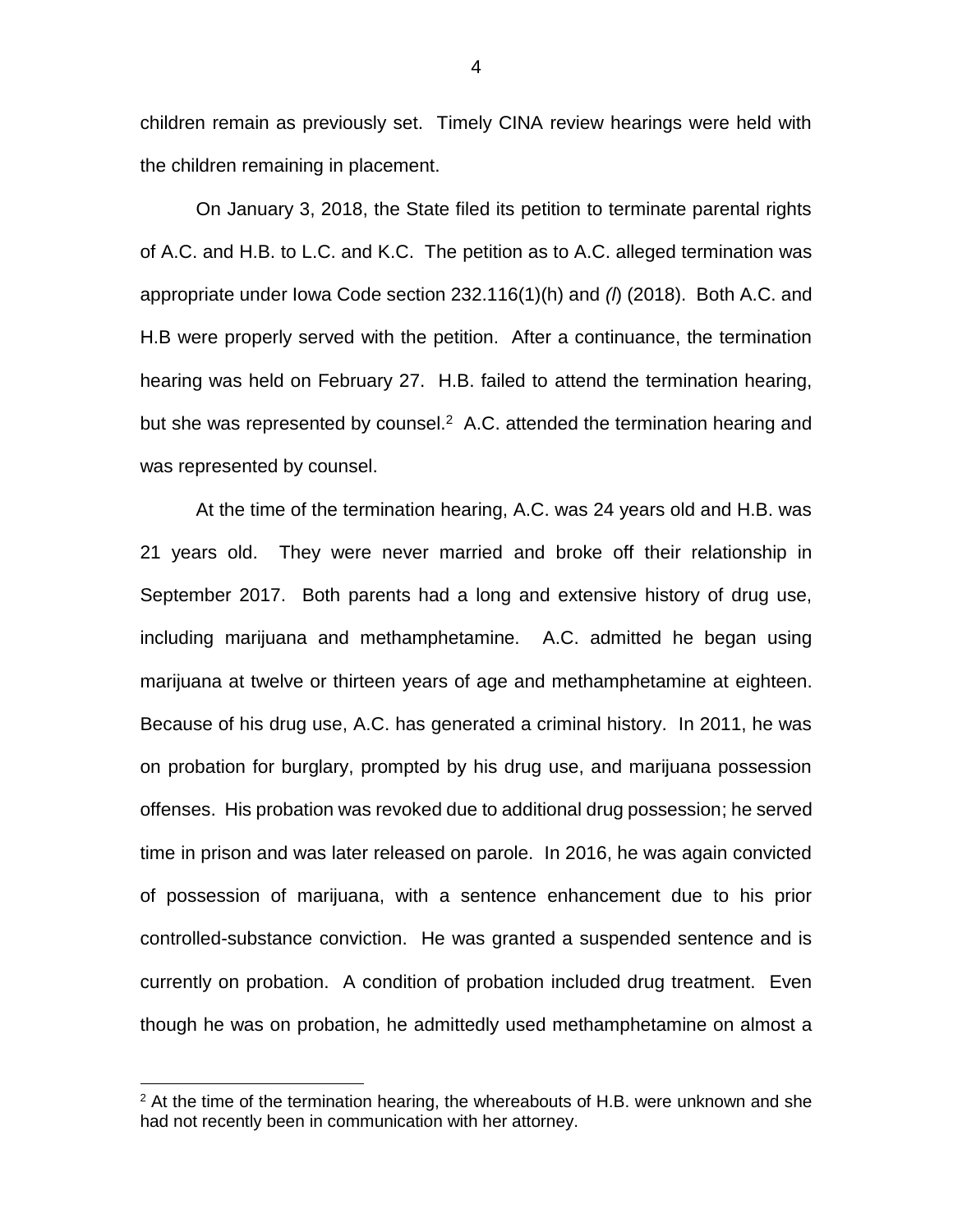daily basis starting in 2015 and stopping after about one year—when L.C. was born in 2016.

In August 2017, A.C.'s substance-abuse treatment provider reported that he had not been showing up for treatment. Attempts to obtain drug testing from him were unsuccessful. In October 2017, A.C. tested positive for both marijuana and methamphetamine. He admitted the marijuana use but denied using methamphetamine. He also admitted continual marijuana use while on probation to help him sleep.

On January 26, 2018, a month before the termination hearing, A.C. was again arrested for possession of marijuana, third or subsequent offense. A report of violation was filed, and his probation officer testified at the termination hearing that she is requesting that his probation be continued but, as a condition, that A.C. be required to reside at the residential treatment facility in Sioux City, which would last for at least two months. Based on this arrest, the county attorney also filed an application to revoke A.C.'s probation. The probation-revocation hearing was pending at the time of the termination hearing; if revoked, A.C. could be required to serve his prison sentence. The criminal charges from January 26, 2018, were also still pending at the time of the termination hearing. According to the probation officer, A.C. has not had a period of sobriety during his probation.

A.C. also admitted he continuously used methamphetamine and marijuana between January 26 and the morning of February 1, 2018, before entering drug treatment later on February 1. He was residing at the treatment facility at the time of the termination hearing, with discharge being imminent. This is A.C.'s fourth inpatient substance-abuse treatment since he was fifteen; none with lasting

5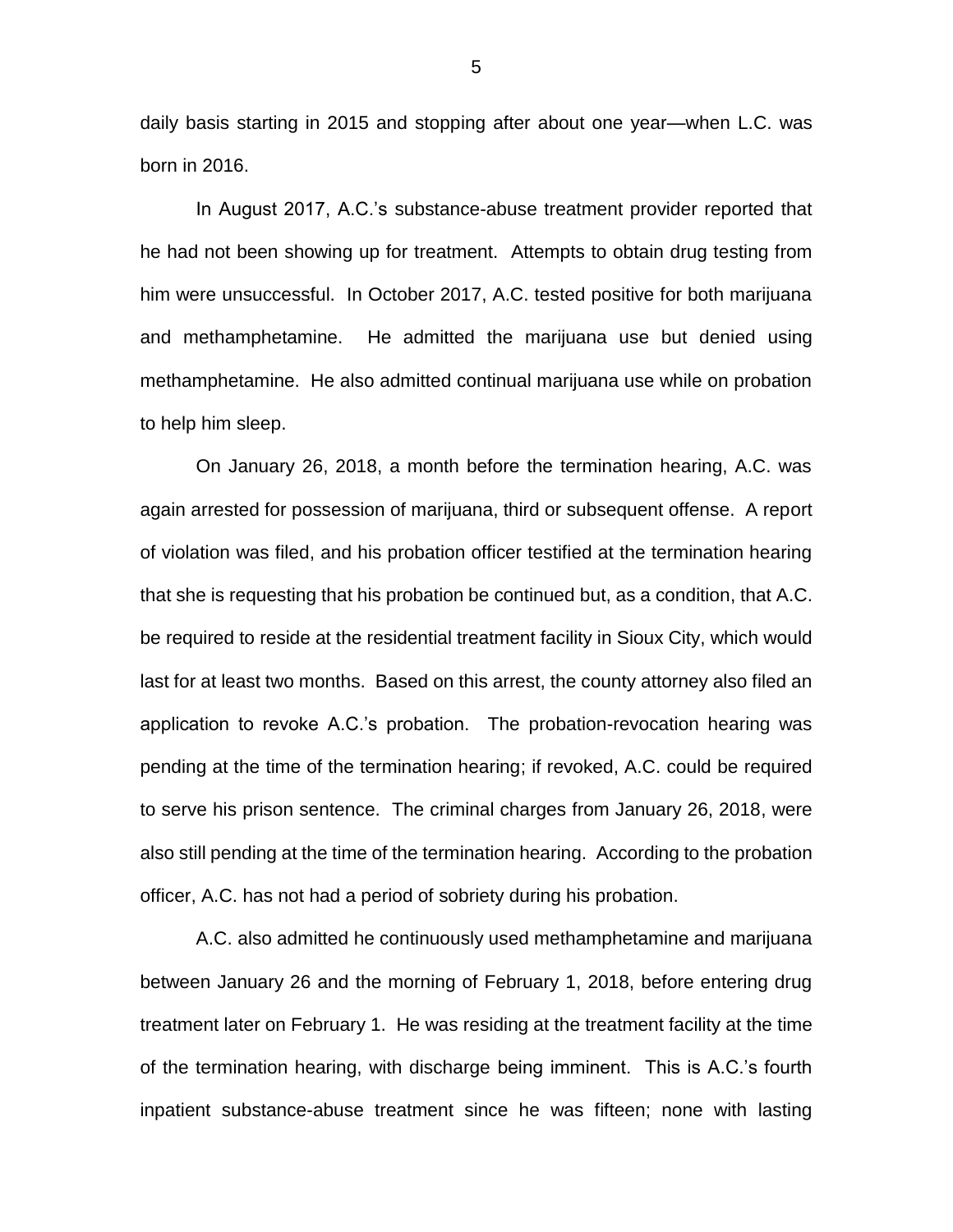success, although it appeared he would discharge from the program successfully. A.C. testified this inpatient treatment was different as he has been prescribed a drug, naltrexone, which he indicates has stopped his craving for drugs. He would have to be on this drug for approximately one year and also continue other outpatient treatment, including regular attendance at AA or NA meetings.

L.C. is currently living with A.C.'s mother. A.C. exercised supervised visitation with L.C. on a daily basis until February 1, when he entered inpatient drug treatment, with his mother providing the supervision. L.C. has not lived with A.C. since his removal in January 2017. K.C. remains placed in foster care with a family. K.C. has not at any time resided with A.C., but A.C. has exercised supervised visitation with him for three hours usually once a week. The court ordered continued services to facilitate reunification between A.C. and both children. A.C. testified he has established a bond with both children. However, the social worker did not believe the bond between A.C. and the children was so strong that it would be detrimental to them to terminate parental rights. A.C. was employed during 2017 until his employer shut down the business at the end of the year. A.C. has been receiving unemployment compensation since that time and acknowledges this is not adequate to support him and the children. Due to his possession convictions, A.C. does not currently have a valid driver's license, although he does qualify for a work permit.

K.C.'s foster family expressed an interest in adopting him and stated they would facilitate a continuing relationship between L.C. and K.C. A.C.'s mother has indicated that she would be willing to adopt L.C., but she does not want to adopt K.C., even though that would keep the siblings together. It is the recommendation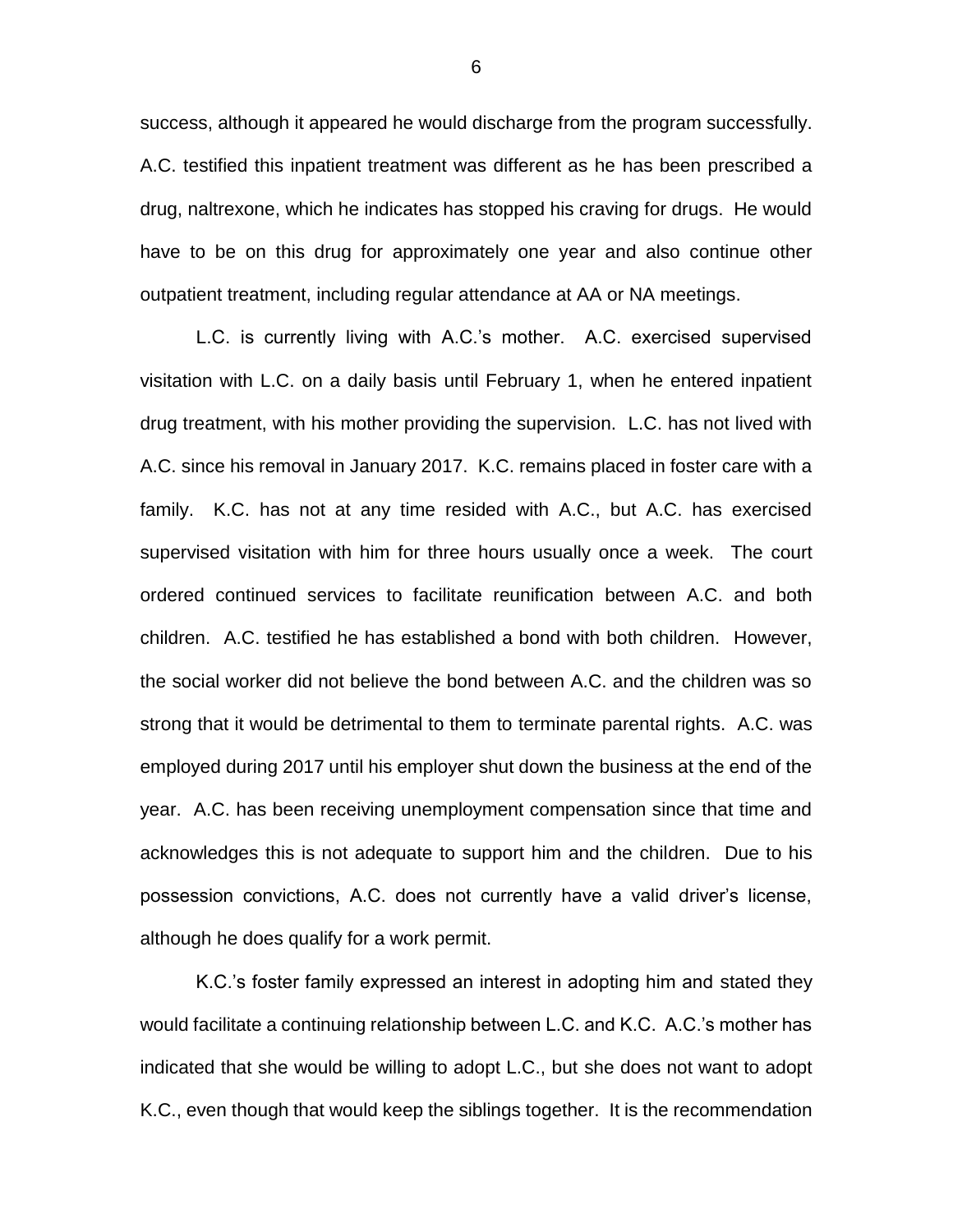of DHS that the parental rights be terminated because A.C. is not able to parent these children on his own.

On March 21, the court filed its order establishing permanency and terminating A.C.'s and H.B.'s parental rights as to both children. A.C. filed a timely notice of appeal.<sup>3</sup>

## **IV. Discussion.**

## **A. Statutory Grounds for Termination.**

As noted, on our de novo review, we need find only one of the statutory bases supported by clear and convincing evidence to affirm the district court's order of termination. *A.B.*, 815 N.W.2d at 774. The district court determined that termination of A.C.'s parental rights was proved by clear and convincing evidence under both subsection 232.116(1)(h) and (*l*). Since we first address section 232.116(1)(h) and find it is supported by clear and convincing evidence, it is not necessary for us to address A.C.'s arguments regarding section 232.116(1)(*l*).<sup>4</sup>

Iowa Code section 232.116(1)(h) requires the State prove the following by clear and convincing evidence for the court to terminate parental rights:

(1) The child is three years of age or younger.

(2) The child has been adjudicated a child in need of assistance pursuant to section 232.96.

(3) The child has been removed from the physical custody of the child's parents for at least six months of the last twelve months,

 $\overline{a}$ 

<sup>&</sup>lt;sup>3</sup> H.B. has not appealed the termination of her parental rights.

<sup>&</sup>lt;sup>4</sup> A.C. challenges the finding required under subparagraph 2 of Iowa Code section 232.116(1)(*l*), that he "has a severe substance-related disorder and presents a danger to self or others as evidenced by prior acts." He contends that to make such a finding the State was required to present evidence that he had a diagnosis of a severe substancerelated disorder under the diagnostic and statistical manual of psychiatric disorders of the American Psychiatric Association, commonly referred to as DSM-5. He cites *In re L.S.*, Nos. 14-1026, 14-1080, 2014 WL 5252948, at \*5 (Iowa Ct. App. Oct. 15, 2014), in support. Since we find termination was appropriate under section 232.116(1)(h), we do not need to address this challenge.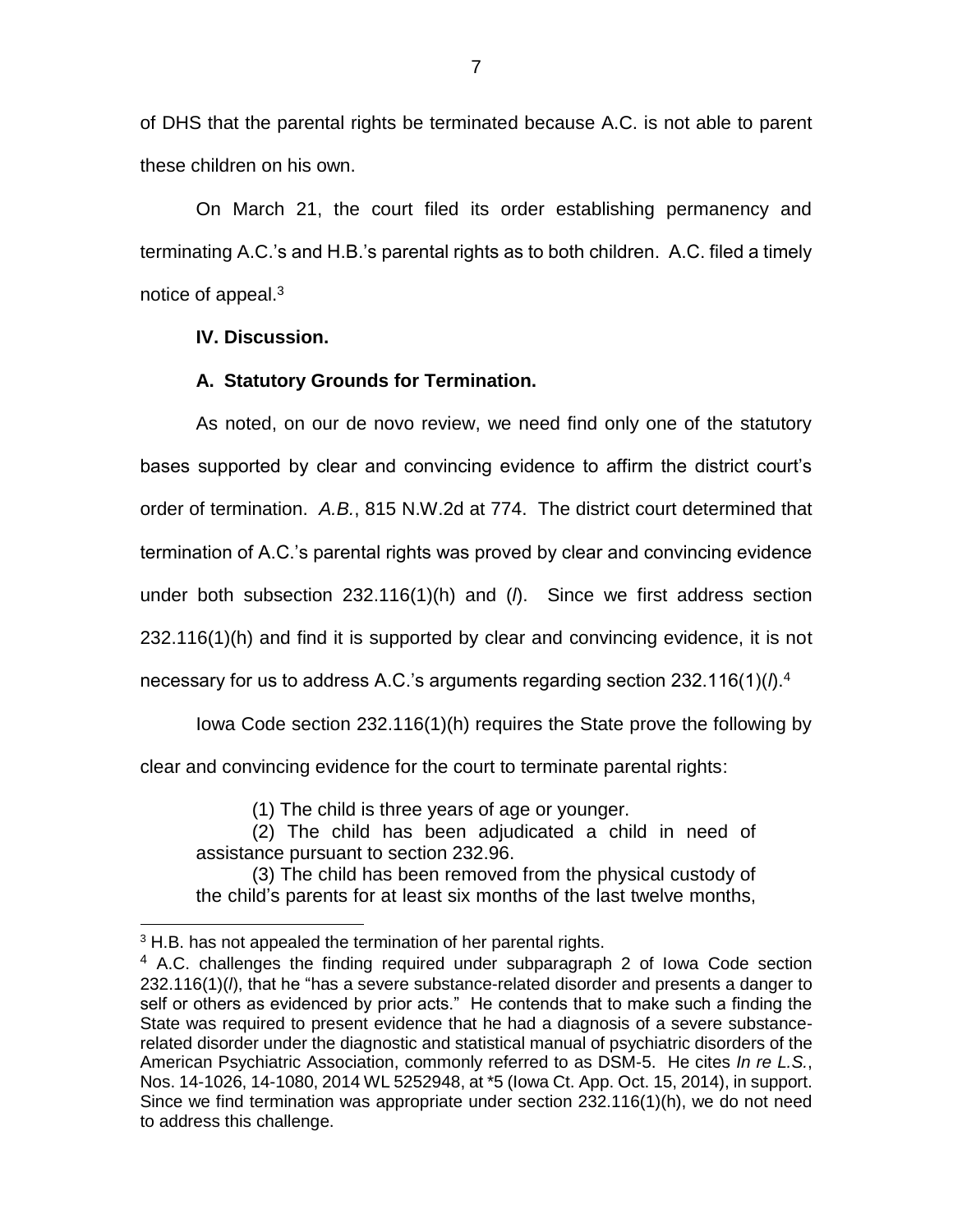or for the last six consecutive months and any trial period at home has been less than thirty days.

(4) There is clear and convincing evidence that the child cannot be returned to the custody of the child's parents as provided in section 232.102 at the present time.

The district court found as follows:

There is clear and convincing evidence that [L.C.] and [K.C.] are both three years of age or younger and have been adjudicated as children in need of assistance pursuant to Iowa Code section 232.96. Both children have been removed from the physical custody of their parents for at least six months of the last twelve months, or for the last six consecutive months. There is clear and convincing evidence that at the present time the children cannot be returned to the custody of their parents as provided in section 232.102, all within the scope and meaning of Iowa Code section 232.116(1)(h).

A.C. concedes the State has proved the first three elements. He challenges

the fourth: whether L.C. and K.C. could be returned to his custody under section 232.102. The supreme court has interpreted this requirement as returning a child to the parent at the time of the termination hearing; not some point in the future. *See* Iowa Code § 232.116(1)(h)(4); *In re D.W.*, 791 N.W.2d 703, 707 (Iowa 2010) ("Section 232.116(1)(h) provides that termination may be ordered when there is clear and convincing evidence that a child under the age of three who has been adjudicated a CINA and removed from the parents' care for at least the last six consecutive months cannot be returned to the parents' custody at the time of the termination hearing."); *see also A.M.*, 843 N.W.2d at 111.

We agree with the district court that L.C. and K.C. could not be returned to A.C.'s custody at the time of the termination hearing. He had not yet been discharged from his inpatient drug treatment, which was to last four to six weeks. He was facing a probation revocation, and his probation officer was recommending, at a minimum, placement at a residential treatment facility for at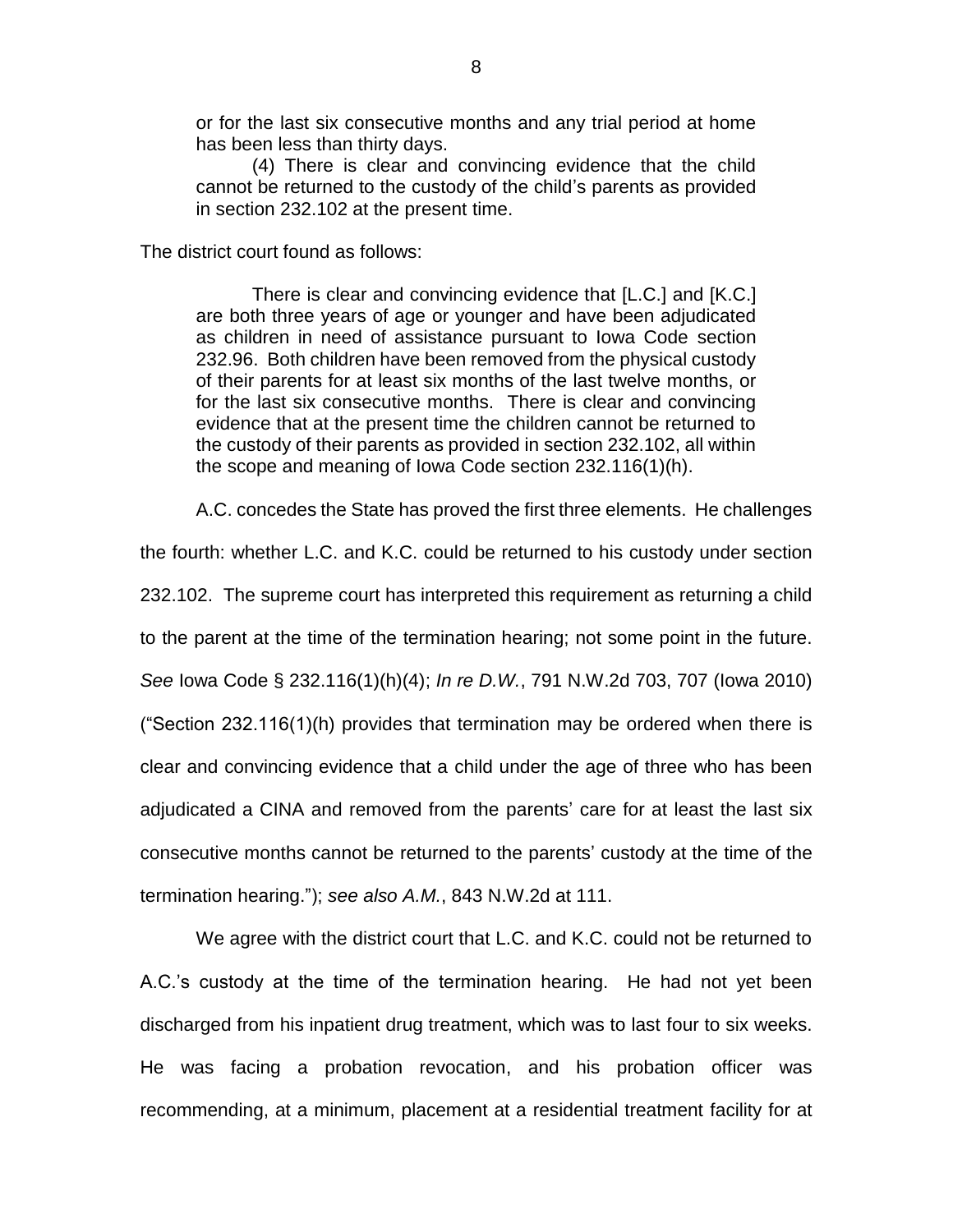least two months; the State was recommending a prison sentence. A.C. also still had pending criminal charges of possession of controlled substances, as a third or subsequent offense.<sup>5</sup> Even more concerning than these matters—which he has created by his actions and has little or no control over how they might resolve and cloud A.C.'s immediate future—is his lengthy and uncontrolled substance abuse. A court cannot deprive children of permanency, after the State has proved a ground for termination of parental rights, by hoping someday a parent will learn to be a parent and be able to provide a stable home for the children. *A.M.*, 843 N.W.2d at 112. In considering "what the future likely holds for the child if returned to his or her parents," we gain insight from "evidence of the parent's past performance, for that performance may be indicative of the quality of the future care that parent is capable of providing." *In re Dameron*, 306 N.W.2d 743, 745 (Iowa 1981). As testified by the social worker, the State provided services and gave A.C. a chance to prove he could parent, but he could not move forward due to his continued substance abuse. His inability to maintain sobriety does not indicate that he would have the ability to parent two children under the age of two years on a full-time basis.

#### **B. Best Interests of Child.**

 $\overline{a}$ 

The court must next consider the children's best interests as provided by section 232.116(2), which requires the court to "give primary consideration to the child[ren]'s safety, to the best placement for furthering the long-term nurturing and

<sup>&</sup>lt;sup>5</sup> Under Iowa Code section 124.401(5), a third or subsequent possession of marijuana is an aggravated misdemeanor and subjects A.C. to a potential prison sentence not to exceed two years.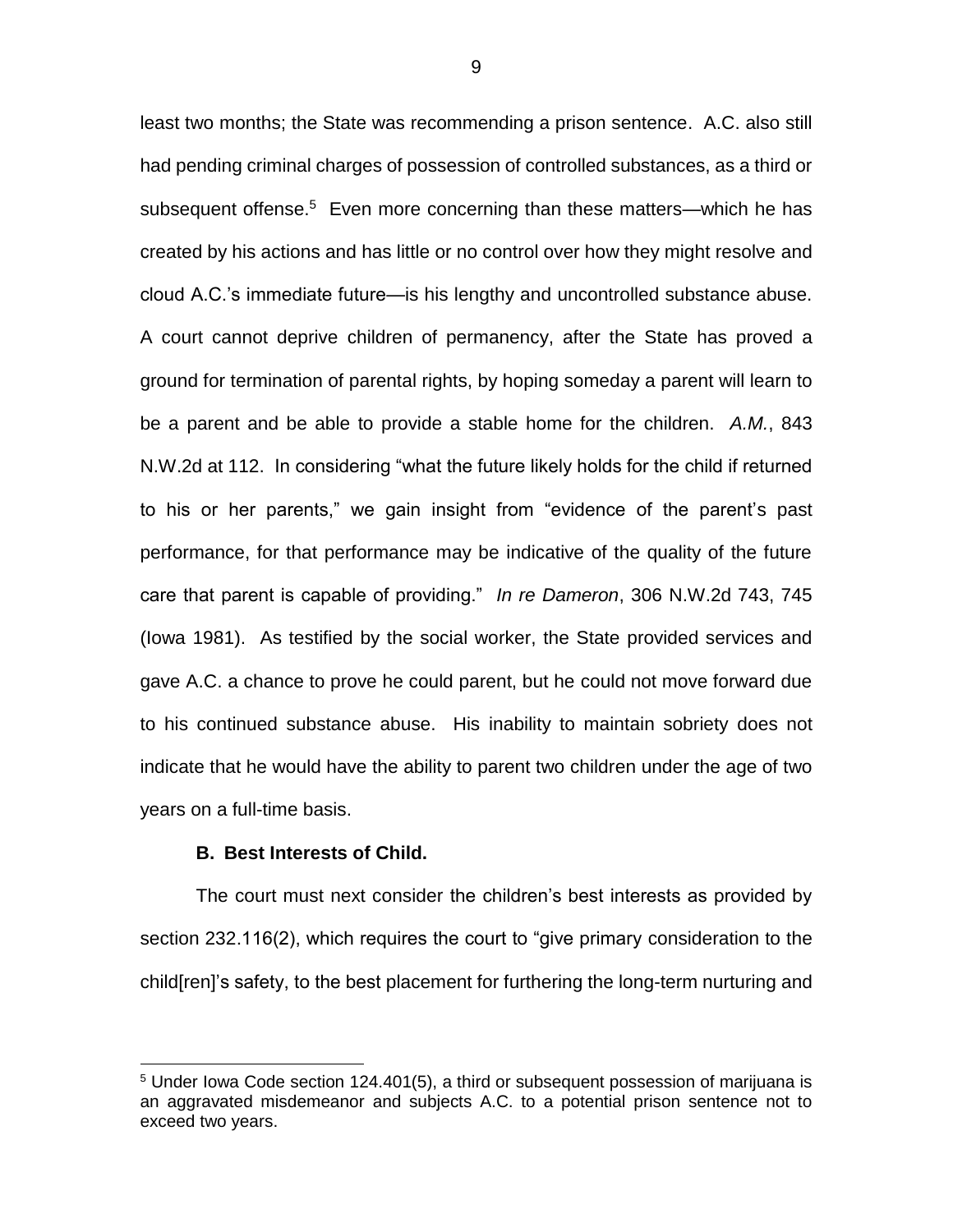growth of the child[ren], and to the physical, mental, and emotional condition and needs of the child[ren]." Iowa Code § 232.116(2); *P.L.*, 778 N.W.2d at 37.. The juvenile court addressed this requirement and for the reasons set forth properly determined termination is in the best interests of these children.

A.C. had more than a year of services to rectify the concerns that led to L.C.'s, and then K.C.'s, removals. He has continued to demonstrate that he has not adequately addressed the substance-abuse concerns that caused the children's removals. Both children have done well in their respective placements. The paternal grandmother has provided for L.C.'s needs since his placement with her over a year ago and appears willing to continue in that role. K.C. has been placed with the foster family since he was two days old. The family has developed a bond and relationship with K.C., and he has integrated into that family. He is with the only daily family unit he has ever known. The foster family has expressed a desire to adopt K.C. if he becomes available for adoption. That family indicates it would also work with the paternal grandmother to maintain a sibling relationship between L.C. and K.C.

A.C. has not demonstrated the ability to maintain sobriety long enough to provide L.C. and K.C. a safe, long-term home environment that would further their nurturing and growth while also addressing their physical, mental, and emotional needs. A.C. expresses concerns that the children will be separated. The sibling bond and the prospect that siblings will be adopted separately is a relevant factor in considering their best interests. Wherever possible, siblings should be kept together. *See in re L.B.T.*, 318 N.W.2d 200, 202 (Iowa 1982). Here, due to the conduct of the parents, the children have never lived together at any point in their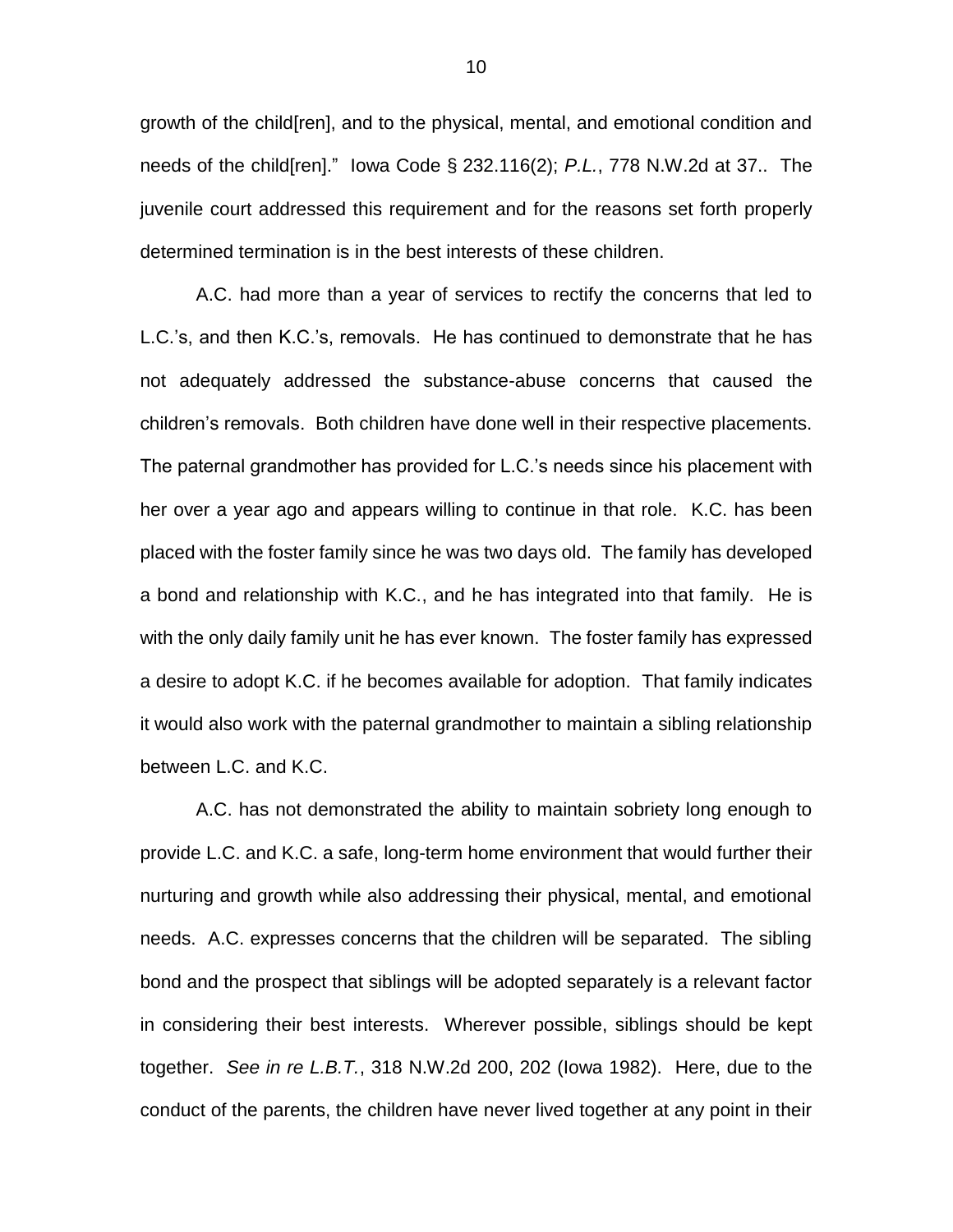lives. In addition, the foster parents and paternal grandmother have expressed a commitment to maintaining contact between the siblings. And the paramount concern is their best interests, which are best served by giving them permanent, safe, and stable homes. *See id.* at 201.

After our review, we agree with the juvenile court's analysis.

### **C. Exceptions to Termination—232.116(3).**

We also find there are no permissive considerations weighing against the termination of the father's parental rights. *See* Iowa Code § 232.116(3); *In re R.M.*, No. 17-0174, 2017 WL 1278382, at \*3 (Iowa Ct. App. Apr. 5, 2017). Under section 232.116(3) the court "need not terminate" parental rights if the court finds any of five statutory conditions have been met. "A finding of any of these factors allows the court to avoid terminating parental rights, but the factors 'are permissive, not mandatory.'" *In re A.S.*, 906 N.W.2d 467, 475 (Iowa 2018) (quoting *A.M.*, 843 N.W.2d at 113). The juvenile court considered this requirement and concluded that application of none of these exceptions was warranted under the facts of this case. It determined that the only exceptions arguably applicable to L.C. were subsections 232.116(3)(a) and (c) and to K.C. subsection (c).

Section 232.116(3)(a) can be applied when "[a] relative has legal custody of the child." L.C.'s paternal grandmother does have custody of him and has since his removal in January 2017. But we agree with the juvenile court that for the reasons discussed above, this exception should not be applied. A.C. has unresolved substance-abuse issues and the best interests of these young children require permanency; we will not apply the exception to prevent termination.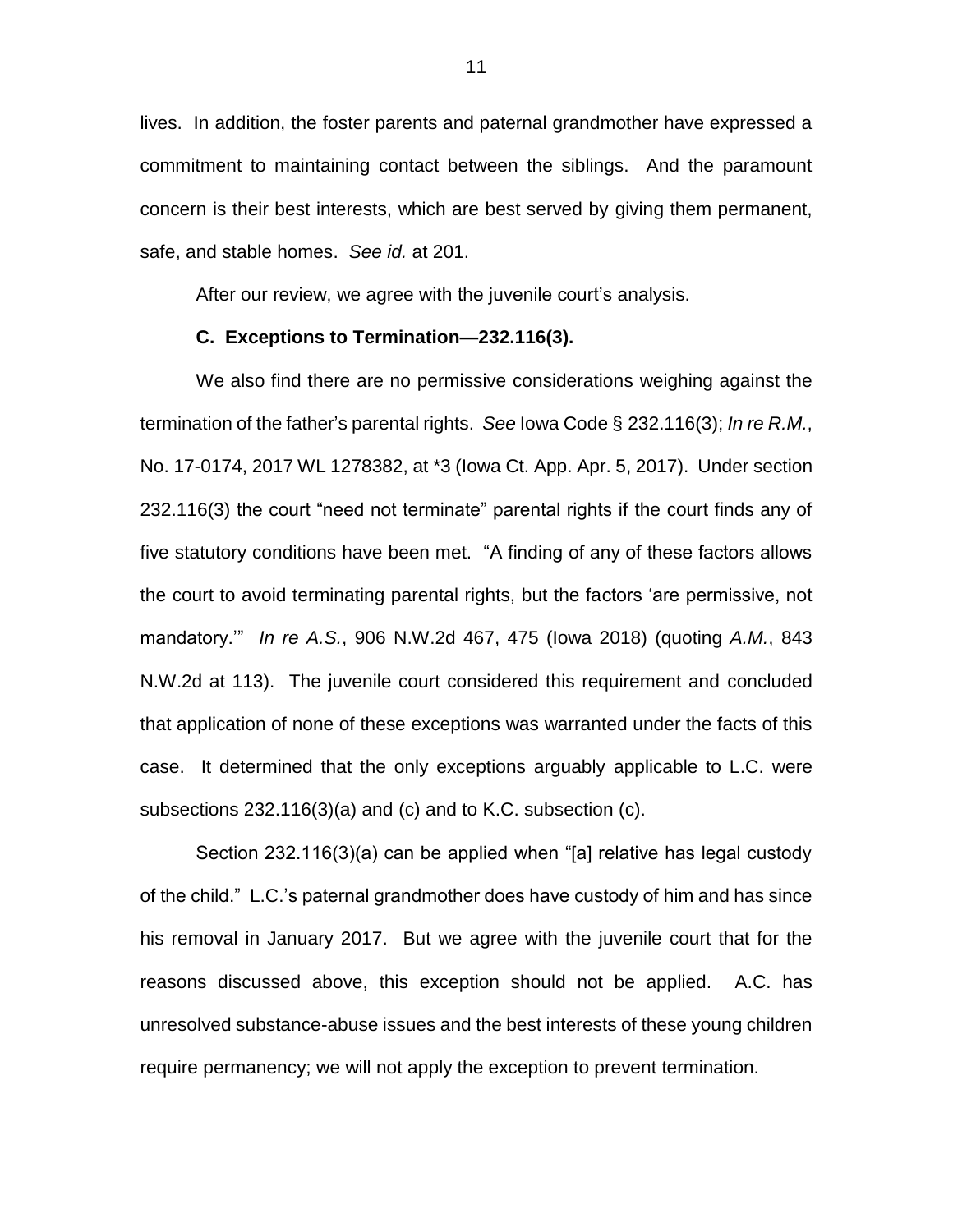Section 232.116(3)(c) can be applied when "[t]here is clear and convincing evidence that the termination would be detrimental to the child at the time due to the closeness of the parent-child relationship." The record does not contain clear and convincing evidence to support this exception. A.C. testified he had a bond with L.C., and the juvenile court found a bond existed. A.C. also testified he was developing a bond with K.C. But, given his ongoing substance-abuse issues and the length of time the children have been out of his care—or in the case of K.C., that he has never been in his care—we conclude termination of A.C.'s parental rights would not be detrimental to either L.C. or K.C.

#### **D. Additional Six Months and Guardianship**

A.C. contends the court should have granted him six additional months to work toward reunification. During this six months, he believes K.C. should also be placed in a guardianship so that at the end of six months, he would have both L.C. and K.C. in his custody. "[A] guardianship is not a legally preferable alternative to termination." *A*.*S*., 906 N.W.2d at 477 (citing *In re B*.*T*., 894 N.W.2d 29, 32 (Iowa Ct. App. 2017)). After a review of the record, we agree with the juvenile court that a six-month delay is not in the best interest of the children.

The court may continue placement of the child for an additional six months if it finds "specific factors, conditions, or expected behavioral changes" that lead it to conclude "the need for removal . . . will no longer exist at the end of the additional six-month period." Iowa Code § 232.104(2)(b). In this case, given A.C.'s long history of drug use, failed drug treatment, and admitted continuous use of drugs, there is no reason to believe the situation will be any different after six months. We are not persuaded by his argument and testimony that his newly prescribed